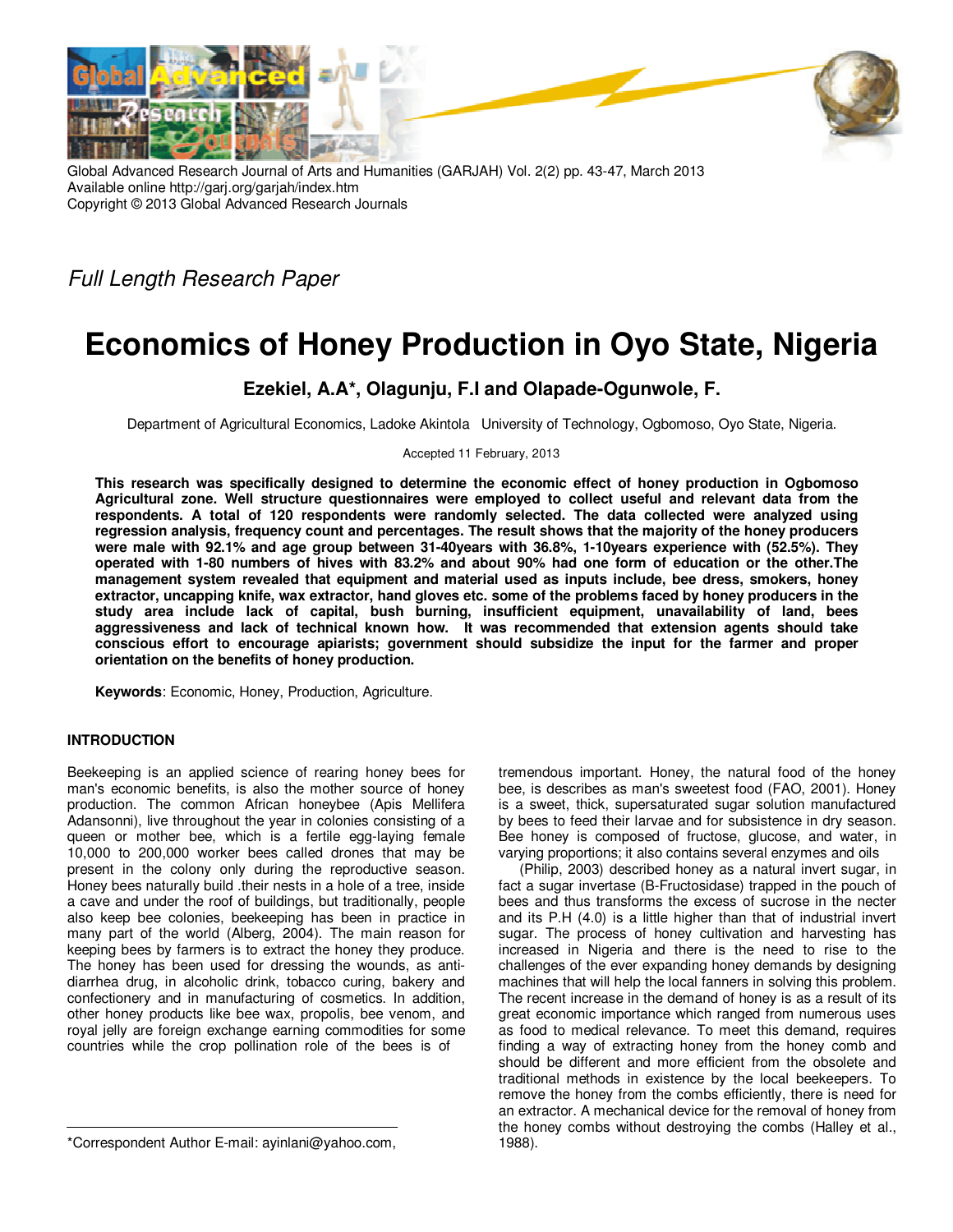According to (Carl, 1998) the study and keeping of bees which is referred to as "Apiaculture" often begins as a hobby which can later be expanded into a small business. This practice is well suited for small farm operations and in the recent times, many Nigerian farmers have started venturing in to this profitable business, thus making the honey production sector grow wide.

Within the foregoing context, the following questions are fundamental to this study:

(1) What are the socio-economic characteristics of the farmers that influence their honey production in the study area? (2) What are the factors that affect honey production among farmers in the study area?

(3) Is the attitude of farmers toward honey bee production favorable?

The broad objective of the study is to examine the factors that affect honey production in the study area, and the socioeconomic characteristics of the honey bee farmers in the study area.

Statement of Hypotheses.

 $H<sub>0</sub>$ . There is no significant relationship between net return of honey production and the examined socio-economic characteristics of the respondents.

Ho:  $\beta_1 = \beta_2 = \beta_3 =$  \_\_\_\_\_\_\_\_\_ =  $\beta_n = 0$ 

Ha: Socio-economic characteristics of the respondents affect honey production in the study area.

 $H_A: \beta_1 \neq \beta_2 \neq \beta_3 \neq \underline{\hspace{2cm}} \neq \beta_n \neq 0$ 

#### **RESEARCH METHODOLOGY**

#### **Theoretical framework**

Productivities of honey bees are very low and an average of 5- 6kg of honey could be cropped per hive per year, while from improved system an average of 15-20kg is possible (FAO, 2001). Honey and beeswax are collected after the rainy season starts in October and extends until December. In South and Eastern parts, there is minor harvesting period from May-June. The major honey and beeswax producing regions in Ethiopia are oromia (about 46%), S.N.N.P.R. (31%) and Tigray (5%). However, the country is suffering from the ecological deterioration of its natural resources and this means the basis for any honey production is threatened. (FAO, 2001).

The study was carried out in Ogbomoso Agricultural Zone of Oyo State. The state is situated in the western part of Nigeria. The state lies entirely in the tropics; it is among the forest Zone states, though it has a derived Savannah in its northern part. The area has an annual rainfall of 1,173mm which occurs between April and October. The climatic conditions expressly favour the bees' activities due to the presence of vegetation which does not only produce flower from which nectars and pollens are collected but shade against Sunlight for the beecolony (CEBRAD, 1999). The study area comprises of five local governments which are: Oriire (LGA) situated at Ikoyi-ile Surulere (LGA) -Iresadu, Ogbomoso South (LGA) Arowomole-Ogbomoso North (LGA)-Kinnira Ogbomoso and Ogo-Oluwa (LGA)-Ajaawa. There are quite a number of small-scale farmers in these local government areas that engage in honey production. Well structured questionnaires and interview schedule were used to collect data from the respondents. Farmers (Beekeepers) were contacted at home and on their farm to solicit for their support and cooperation, also

enumerators were visited frequency in order to get the information required from them.

Data collected were summarized by the use of standard tools (descriptive statistics) such as frequencies tables, means and percentages. The cost and returns analysis were also carried out to determine the profitability of the business (honey production). Inferential statistics which entail regression analysis were also used in the study

#### **RESULTS AND DISCUSSION**

#### **Gender Distribution of the Respondents**

The gender distribution of the respondents. It was discovered that 92.1% of the respondents were female while 7.9% of the respondents were female. From the table 1, it was discovered that majority of honey bee keepers in Ogbomoso Agricultural zone were male.

Age distribution of the respondents, it shows that 3% of the respondent were between age range of 30yr, and below, 36.8% of the respondents were between age range of 30yrs-40yrs, 30.8% of the farmers were between age range of 41yrs-50yrs, 25.9% of the respondent were between age range of 51yrs - 60yrs while 4% of the apiarist were age range above 60yrs. It shows that majority of people that engaged in honey bee keeping in Ogbomoso Agricultural zone were age range between 31yrs-40yrs.

Education level of the respondents. It was discovered that 9.9% of the respondents had no formal education, 16.8% had primary education, 33.7% had secondary education and 39.6 had tertiary education. This indicates that majority (90%) of the respondents had one form of educational background or the other; also education is essential in modern bee keeping practices and in adoption of new technology.

The study revealed that 7.9% of the respondents were single, 77.2% of them were married, 3.0% were widows, 5.0% were widowers while 6.9% were separated (divorced). This implies that most of the apiarists were married.

52.5% of the respondents had 1-10yrs of experience, 31.7% of the farmers had 11-20yreas of experience, and 13.9% had 21-30years of experience while few (2.0%) had 31-50years of experience.

Majority of the respondents (39.6%) between had 21- 40hives 24.8% had between 40-80hives, 18.8% had between 1- 20hives, 15.8% had between 81-200hives while only 1.0% had 201 above hives. This revealed that most of the bee keepers in Ogbomoso Agricultural zone are medium scale producers. The numbers of hives set determine the output of the honey produced on proper management of the hives.

52.5% of the respondents (apiarist) were making use of squeezing method to extract harvest honey from the comb, 37.6% were using centrifugal extractor and only while 9.9% of the respondents were using honey dipping method. The shows that majority of the honey bee farmer in Ogbomoso Agricultural using squeezing method to extract honey from the comb.

13.9% of the respondents harvest once in a year, 74.3% harvest 2times in a year and 11.9% harvest 3times in a year. It implies that majority of honey bee farmers in Ogbomoso Agricultural zone of Oyo State harvest their honey 2times in a year.

54.5% were engaged in farming as their primary occupation, while 3.0 were engaged in fishing, 5.9% were hunters, 26.7% were engaged in poultry business, 8.9% were rearing pig, while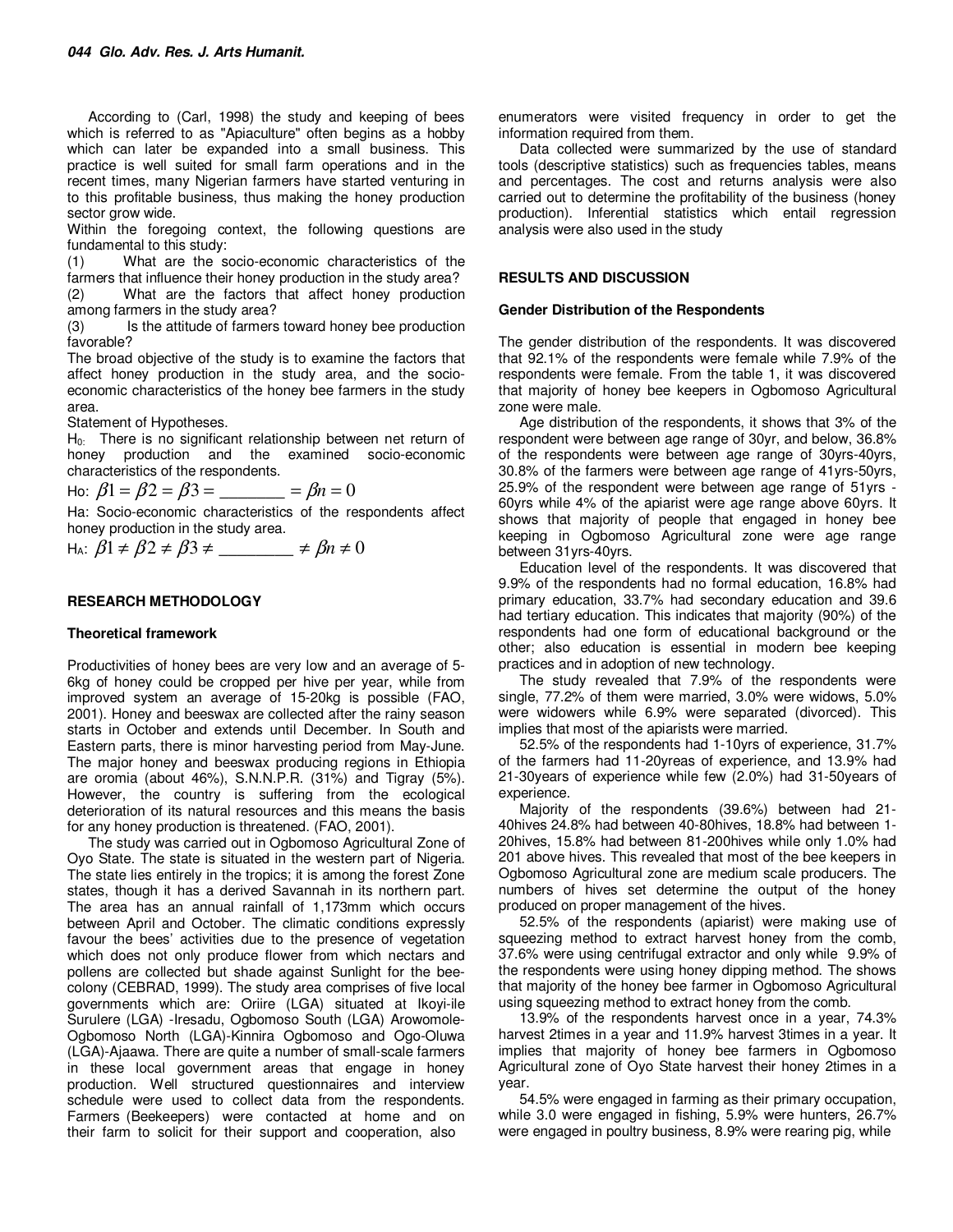**Table 1:** Socio-economic characteristics of the respondents.

| Gender                | Frequency        | Percentage     |
|-----------------------|------------------|----------------|
| Male                  | 93               | 92.1           |
| Female                | 8                | 7.9            |
| Age                   |                  |                |
| 30 and below          | $\mathfrak{Z}$   | $\overline{c}$ |
| $31 - 40$             | 37               | 36.8           |
| $41 - 50$             | 31               | 30.8           |
| 51-60                 | 26               | 25.9           |
| Above 60              | $\overline{4}$   | $\overline{4}$ |
|                       |                  |                |
| Level of education    |                  |                |
| No formal education   | 10               | 9.9            |
| Primary education     | 17               | 16.8           |
| Secondary education   | 34               | 33.7           |
| Tertiary education    | 40               | 39.6           |
|                       |                  |                |
| Marital status        |                  |                |
| Single                | $8\,$            | 7.9            |
| Married               | 78               | 77.2           |
| Widow                 | $\mathfrak{Z}$   | 3.0            |
| Widower               | 5                | 5.0            |
| Divorced              | $\boldsymbol{7}$ | 6.9            |
|                       |                  |                |
| Experience in year    |                  |                |
| $1-10$ years          | 53               | 52.5           |
| 11-20                 | 32               | 31.7           |
| $21 - 30$             | 14               | 13.9           |
| $31 - 50$             | $\overline{2}$   | 2.0            |
|                       |                  |                |
| Number of hive        |                  |                |
| 1-20hives             | 19               | 18.8           |
| 21-40                 | 40               | 39.6           |
| 41-80                 | 25               | 24.8           |
| 81-200                | 16               | 15.8           |
| 201 and above         | $\mathbf{1}$     | 1.0            |
|                       |                  |                |
|                       |                  |                |
|                       |                  |                |
| Extraction method     |                  |                |
| Squeezing             | 53               | 52.5           |
| Centrifugal extractor | 38               | 37.6           |
| Honey dipping         | 10               | 9.9            |
|                       |                  |                |
|                       |                  |                |
| Time Per Year         |                  |                |
| 1 Time                | 14               | 13.9           |
| 2 Times               | 75               | 74.3           |
| 3 Times               | 12               | 11.9           |
|                       |                  |                |
|                       |                  |                |
| Primary Occupation    |                  |                |
| Farming               | 55               | 54.5           |
| Fishing               | $\mathfrak{Z}$   | 3.0            |
| Hunting               | 6                | 5.9            |
| Poultry               | 27               | 26.7           |
| Piggery               | 9                | 8.9            |
| Cattle rearer         | $\mathbf{1}$     | $1.0\,$        |

Source: Field survey, 2011.

only 1.0% were cattle rearer, it was discovered that majority of bee keepers in Ogbomoso Agricultural zone were farmers (primary occupation). It implies those farmers are usually engaged in honey bee production.

In order to determine the economic effect of honey bee production in Ogbomoso Agricultural zone of Oyo State, the

measured variables were subjected to regression analysis because of the heterogeneous nature of the variables. The dependent variable was the total income while the independent variables were Sex, Age, Level of education, Marital status, Religion, Primary occupation, Secondary occupation, Number of hives, Number of harvest time per year, Extraction method,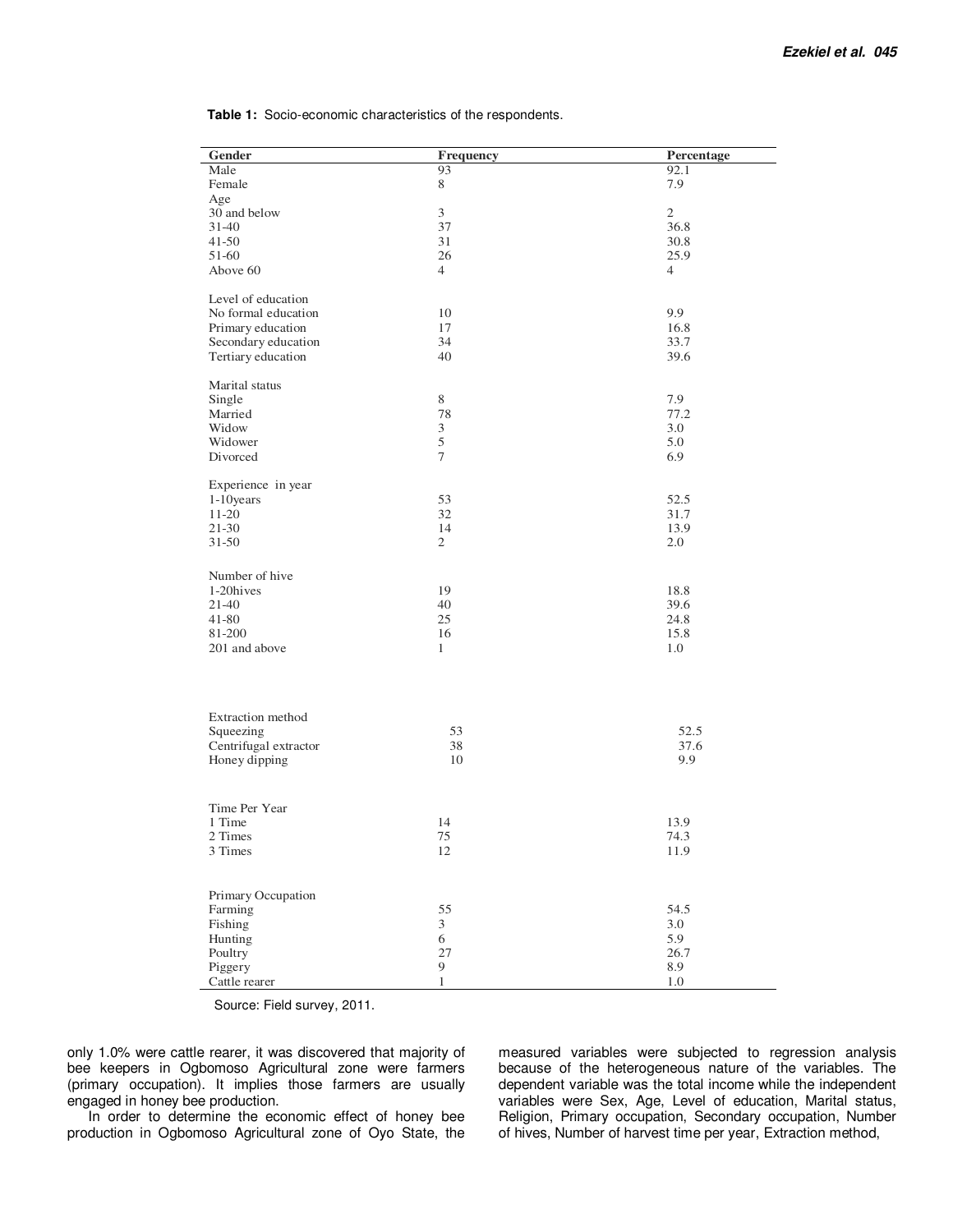| <b>Variables</b>            | Frequency | Percentage |
|-----------------------------|-----------|------------|
| Constant                    | 0.318     | 0.707      |
| <b>Sex</b>                  | 0.026     | 0.920      |
| Age                         | 0.002     | 0.797      |
| Education level             | 0.069     | 0.362      |
| Marital status              | 0.062     | 0.411      |
| Religion                    | $-0.133$  | 0.149      |
| Primary occupation          | 0.012     | 0.982      |
| Secondary occupation        | $-0.080$  | 0.183      |
| No of hives                 | 0.393     | $0.000*$   |
| No of harvest time per year | 0.029     | 0.839      |
| <b>Extraction method</b>    | $-0.043$  | 0.697      |
| Quantity per harvest        | 0.341     | $0.001**$  |
| Period to set hives         | $-0.311$  | 0.321      |

**Table 2.** Regression Analysis

Dependent variable: Total income

 $R^2 = 0.54$  F - Ratio = 8.622 significant at 1%

Quantity per harvest and period of year they set hives. The functional form used was linear regression form. The choice of this model was based on its statistical significance of the coefficient of parameter estimate and the magnitude of the *R* square  $(\overline{R}^{\,2})$  which gives the best fit.

#### **Test of Hypothesis**

In order to determine the economic effect of honey bee production in Oyo State, the measured variables were subjected to regression analysis because of the heterogeneous nature of the variables. The dependent variable was the total income while the independent variables were Sex, Age, Level of education, Marital status, Religion, Primary occupation, Secondary occupation, Number of hives, Number of harvest time per year, Extraction method, Quantity per harvest and period of year they set hives. The functional form used was linear regression form. The choice of this model was based on its statistical significance of the coefficient of parameter estimate and the magnitude of the  $\overline{R}$  - square  $(\overline{R}^{\,2})$  which gives the best fit. The regression result is interpreted on the basis of the explanatory power of the R-square and the F-ratio. The R-square is 0.54 which shows that 54% of the variable in the total income of bee keeper in Oyo State, is been accounted for by Sex, Age, Level of education, Marital status, Religion, Primary occupation, Secondary occupation, Number of hives, Number of harvest per year, Extraction method, Quantity per harvest and period to set the hives while the remaining 46% is accounted for by unknown variables that are not specified in the model.

The F-ratio is 8.622 and it is significant at 1%. This shows that the regression line is well fitted. The null hypothesis is rejected. Therefore, there is significant relationship between the

net return of honey production and selected socio-economic characteristics.

It is also discovered that number of hives and the quantity per harvest significantly affect the income of the farmers at 1% level. Sex, Age, Level of Education, Marital status, Primary occupation, Number of harvest per year, have a positive effect on the total income of the farmers in Oyo State.

#### **SUMMARY CONCLUSION AND RECOMMENDATION**

The major objective of this study is to know the economic analysis of honey production, the demographic characteristics of the respondents are their age, sex, educational level, marital status, religion and their experience, quantity of honey per harvest and their experience. It revealed that majority of the honey producers are male with 92.1%. The study also revealed that most of the producers were in their active years. Majority of the respondents were within the age range between 31-40years with 36.8% with the least between 60 and above with 4.0%. About 90% of the respondents had one form of education or the other while only 10% had to formal education. 77.2% of the respondents were married, and 57.4% were Christians while 27.7 were Muslims, that the majority of them had 1-10 years of experience with 52.5%.

The management system revealed that 83.2% of the honey farmers in the study areas used between 21-80 number of hives indicating a willingness of many farmers to go in to honey production as a way of diversification and other source of income. It further revealed that most of the farmer (64.4%) harvest above 21litres per harvest it also revealed cost of equipment varies it also shows that most of the farmer 78.2% make between 10,000-100,000 as their total income per annual, this implies that honey production is profitable if necessary conditions for setting it up were duly provided.

Some problems discovered facing the farmers were